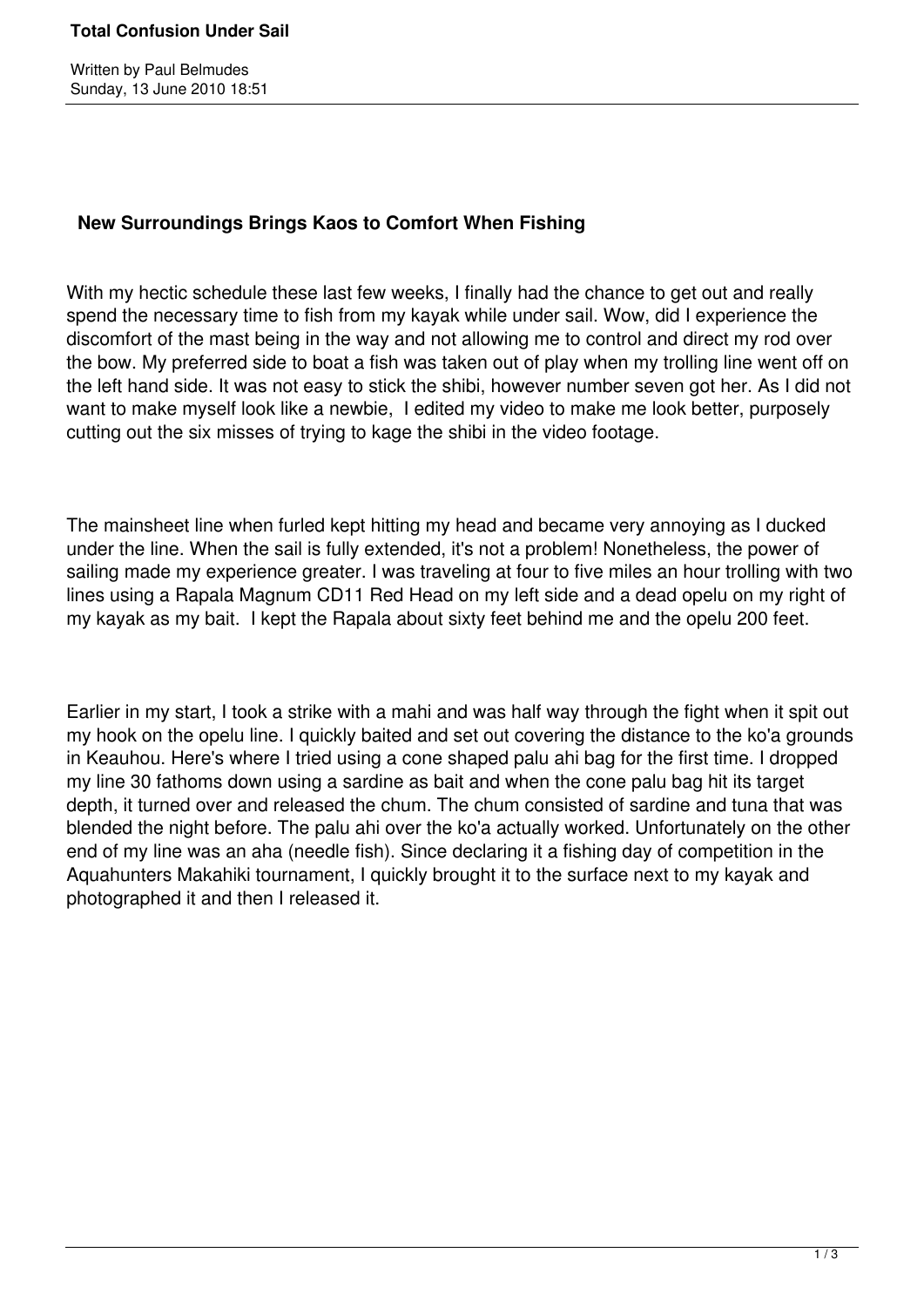## **Total Confusion Under Sail**

Written by Paul Belmudes Sunday, 13 June 2010 18:51